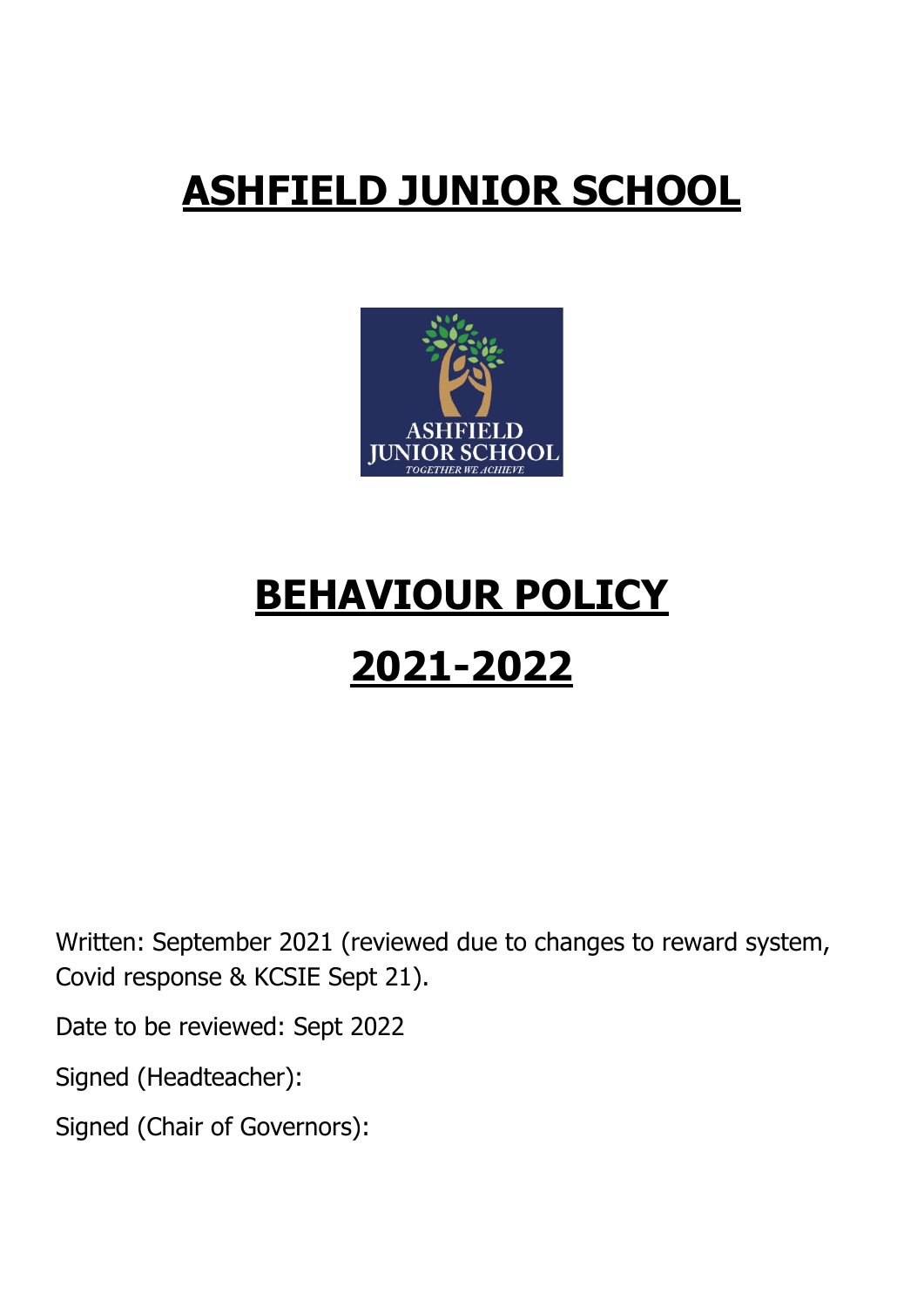### **Ashfield Junior School**

### **Positive Behaviour Management Policy**

#### **Introduction**

In their document 'Behaviour and Discipline in Schools- advice for head teachers and school staff', the DfE have set out the legal powers and duties that govern behaviour and attendance in schools and explains how they apply to teachers, governing bodies, pupils and parents.

Every school must have a Behaviour Policy to meet the requirements of Section 89 of the Education and Inspections Act 2006.

Section 78 of the Education Act 2002 requires that the curriculum for a maintained school must promote the spiritual, moral, cultural, mental and physical development of pupils at the school and of society which, in turn, prepares pupils at the school for the opportunities, responsibilities and experiences of later life. Guidance for schools on the promotion of fundamental British values of democracy, the rule of law, individual liberty and mutual respect of those with different faiths and beliefs is available from the DfE (Nov 2014).

The Governing Body is responsible for setting general principles that inform the Behaviour Policy and procedures. Governors of maintained schools are required to have a 'Statement of Behaviour Principles' which is a statutory document. Head teachers are responsible for developing the Behaviour Policy and supporting procedures, based around the 'Principles' required by the Governing Body, and deciding the standard of behaviour expected of pupils at the school and how that standard will be achieved, the school rules, rewards for good behaviour and any disciplinary penalties for breaking the rules.

In terms of staff and other adults, any person whose work brings them into contact with children including volunteers must follow the principles and guidance outlined on the school Code of Conduct for staff, governors and volunteers. In addition to this Code of Conduct, all employees engaged to work under Teachers' Terms and Conditions of Employment have a statutory obligation to adhere to the 'Teachers Standards 2011 (updated 2013)'.

The procedures which support the Whole School Behaviour Policy must include measures to prevent all forms of bullying among pupils.

#### **Our values and the 'Golden Rules'**

It is a primary aim of our school that every member of the school community feels valued and respected, and that each person is treated fairly and well. We are a caring community, whose values are built on mutual trust and respect for all.

The school behaviour policy is therefore designed to support the way in which all members of the school can live and work together in a supportive way. It aims to promote an environment where everyone feels happy, safe and secure. Children are taught strategies for working and playing together through every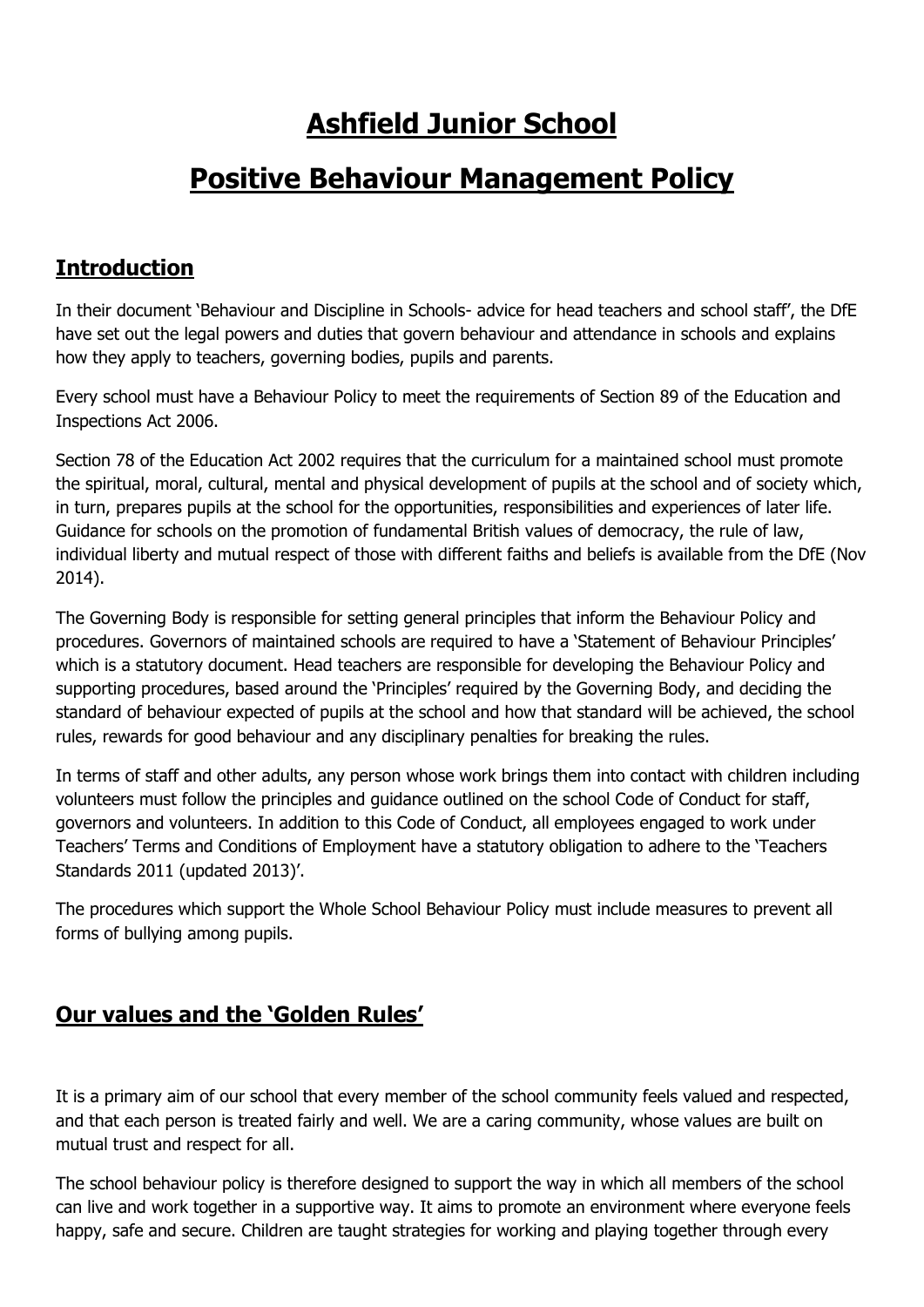aspect of the curriculum, that we provide models and support for good behaviour and that our whole ethos is one of noticing and rewarding positive behaviour.

The school follows the 'Golden Rules' system and these are displayed around the school and in all classrooms. It is a means of promoting good relationships, so that people can work together with the common purpose of helping everyone to learn. This policy supports the school community in aiming to allow everyone to work together in an effective and considerate way.

Our positive behaviour management system is built around the principles of the 'Golden Rules' and the values of our school (teamwork, kindness & honesty).

The school expects every member of the school community to behave in a considerate way towards each other. We treat all members of the school community fairly and apply this policy in a consistent way. This policy aims to help children grow in a safe and secure environment, and become positive, responsible and increasingly independent members of the school and wider community.

The school rewards good behaviour through a system of dojos, certificates, stickers, awards and house tokens. The school believes that this will develop an ethos of kindness and co-operation. This policy is designed to promote good behaviour, rather than merely deter anti-social behaviour.

#### **The children are expected to follow the 'Golden Rules':**

**We are gentle- We don't hurt others We are kind and helpful-We don't hurt anybody's feelings We listen- We don't interrupt We are honest- We don't cover up the truth We work hard- We don't waste our own or others' time We look after property- We don't waste or damage things**

#### **Rewards: Dojos, House tokens, certificates, postcards and awards.**

The Golden Rules run through everything we do at school. The children have the opportunity to earn 5 dojos on a daily basis, 25 over a week. These points are tracked using Class Dojo in every classroom. The children earn points by sticking to the Golden Rules. If a child breaks one of the Golden Rules they may not earn their dojo for that session. Staff also give out additional 'bonus' dojos for anything else that they would like to reward immediately, usually in the classroom.

Teachers will record whether children have earned 'Golden Points' at these times every day:

End of session 1

Breaktime

End of Session 2

Lunchtime

End of afternoon session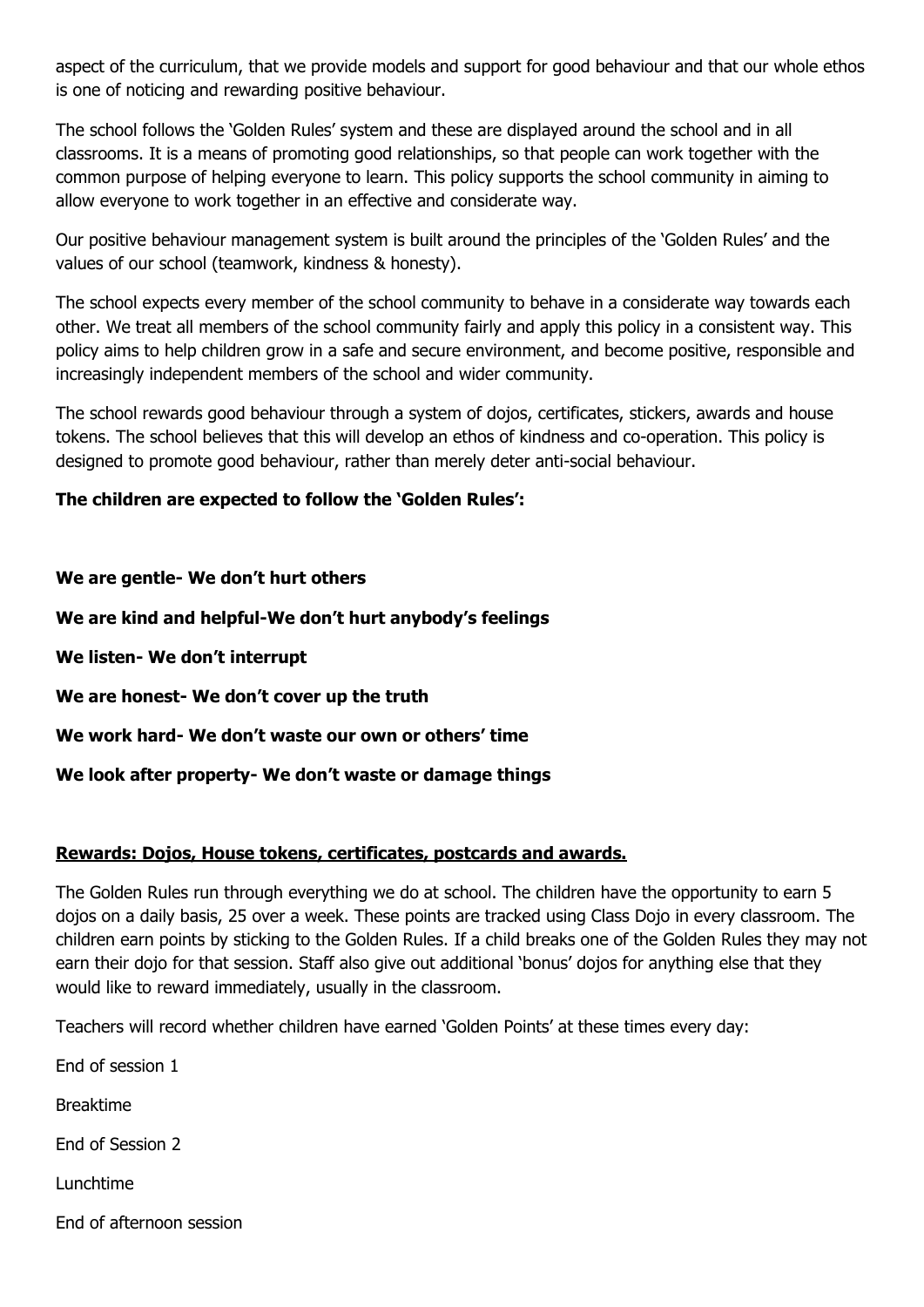#### **Golden tokens:**

Golden tokens are also awarded to pupils for 'going the extra mile' with something. If a member of staff feels a child has earned an Extra Mile award they present the child with a golden house point token which is taken to the Headteacher. The token is then placed in the relevant house box. A postcard may also be written by the Head and sent home to inform the family of the child's award if the teacher states this. All golden tokens are recorded in the 'Extra Mile Award Book' and names are read out in every Friday celebration assembly.

House token totals are presented in Friday's celebration assembly. At the end of the year the house with the most tokens receives a special award/prize as acknowledgment of their effort and teamwork.

We also praise and reward children for good behaviour in a variety of other ways:

Classroom treats and choosing from a 'Golden or Reward Box';

Achievement Award certificates in the weekly Celebration assembly;

Stickers for excellent work, effort and progress;

Praise postcards sent home by the classteacher.

#### **Sanctions: Earning and losing Dojos and further sanctions.**

If, after 1 reminder a child continues to break one of the Golden Rules they will not receive their dojo for that session. Classteacher then tracks when and how points are not awarded. This information can then be shared and discussed with the child and parents/carers.

When being reminded that they are not keeping to one or more of the Golden Rules, the child will be issued with a warning. This enables the child to focus on improving that behaviour and not be awarded their dojo. If the child rectifies this behaviour, the warning will be removed. If poor behaviour persists having not earned their Dojo they may be sent to a buddy class for 10 minutes 'time out'. If appropriate this 'time out' may be lengthened if a member of staff feels that this is beneficial to a child and helps them to get back on track. If the behaviour continues, or a child refuses to comply with staff requests then a member of the senior management team will be sent for.

Children may also be given a playtime or lunchtime detention by the classteacher if there is disregard for the school's golden rules. This will usually take place on the same day as the incident at the next available playtime/lunchtime. This ensures the child sees the link between the action and the consequence.

If a child misses 10 or more Dojos over a half term a letter is sent home to parents and an individual pupil interview is held. Behaviour is then monitored for the following half term. If 10 or more dojos are missed again then an Individual Behaviour Plan is written with the child and parents with no more than 3 behaviour targets. Progress is then monitored against these targets.

Progress towards these IBP targets is monitored daily and if the class teacher feels that the child has sufficiently improved their behaviour they will be taken off the Individual Behaviour Plan. If the poor behaviour continues then the child and their parents will be asked to meet with the Headteacher to discuss further action.

Lunchtime supervisors also use the same system of warnings and rewards. Lunchtime dojo co-ordinators feedback to class teachers at the end of lunchtime to inform them if everyone has achieved their dojo and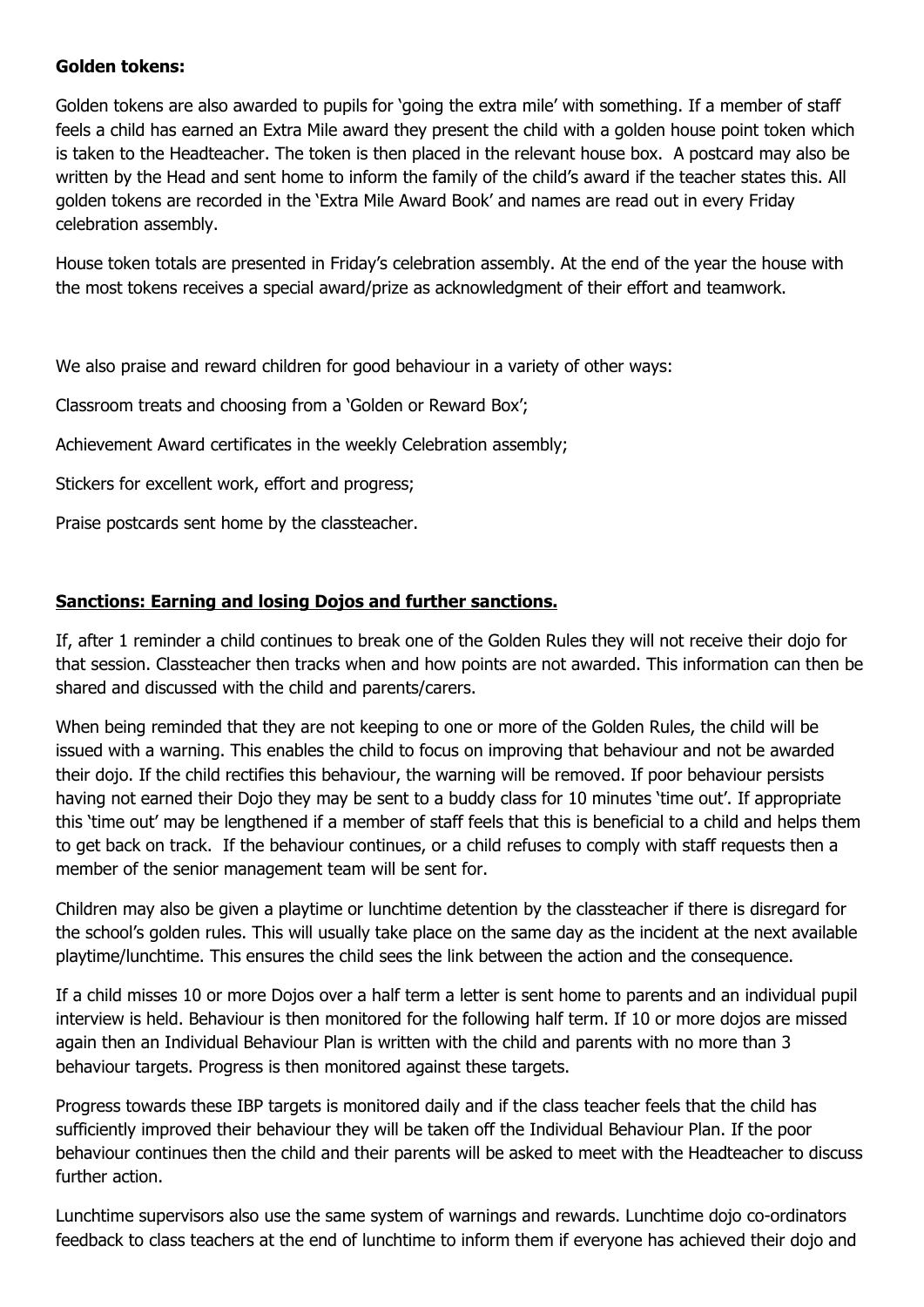also if anyone hasn't earned it. If a child is persistently losing their dojos for lunchtime they will receive a lunchtime detention. If the issue continues the child may be at risk of lunchtime exclusion.

The school follows Government advice when confiscating items from pupils which is outlined in their document 'Screening, Searching and Confiscation- Advice for Head teachers, Staff and Governing Bodies-January 2018.

The following items are what are termed 'Prohibited Items' and their presence on school premises or if found on an individual pupil will lead to the highest sanctions and consequences:

- Knives
- Firearms/weapons
- Illegal drugs
- Alcohol
- Fireworks
- Tobacco and cigarette papers
- Pornographic and unsuitable images
- Stolen items
- Any articles that the member of staff (or other authorised person) reasonably suspects has been , or is likely to be, used to commit an offence or cause personal injury to, or damage to the property of, any person.

Head teachers and authorised staff can also search (with the permission of the pupil) for any item banned by the school rules which has been identified in the rules as an item which may be searched for. The following are items which are banned by the school under the school rules:

- Mobile phones during the school day
- Digital media devices or similar during the school day
- Jewellery not in accordance with the School Uniform Policy
- Lighters or matches

The school will confiscate any electronic items being used inappropriately on the premises such as mobile phones, digital media devices etc. Pupils can bring these to school on the understanding that they remain switched off and handed in at the school office first thing in the morning and then collected at 3:15pm.

Staff in this school have the right to confiscate, search and ultimately delete any media which they 'reasonably suspect' is being used to bully or otherwise cause an individual harm. Depending on the seriousness of the media, information may also be reported to the Police.

Staff have the power to search pupils with their consent for any item banned under the school rules. This includes searching lockers and bags.

Where items are 'prohibited' as outlined above, these will not be returned to pupils and will be disposed of by the school according to the DfE advice and statutory guidance 'Screening, Searching and Confiscation-Advice for Head teachers, staff and Governing Bodies'. Pupils must not bring any of the items listed above on to the school premises. The school will automatically confiscate any of the 'prohibited' items and staff have the power to search pupils **without** their consent for such items. There will be severe penalties for pupils found to have 'prohibited' items in school. In certain circumstances this may lead to permanent exclusion.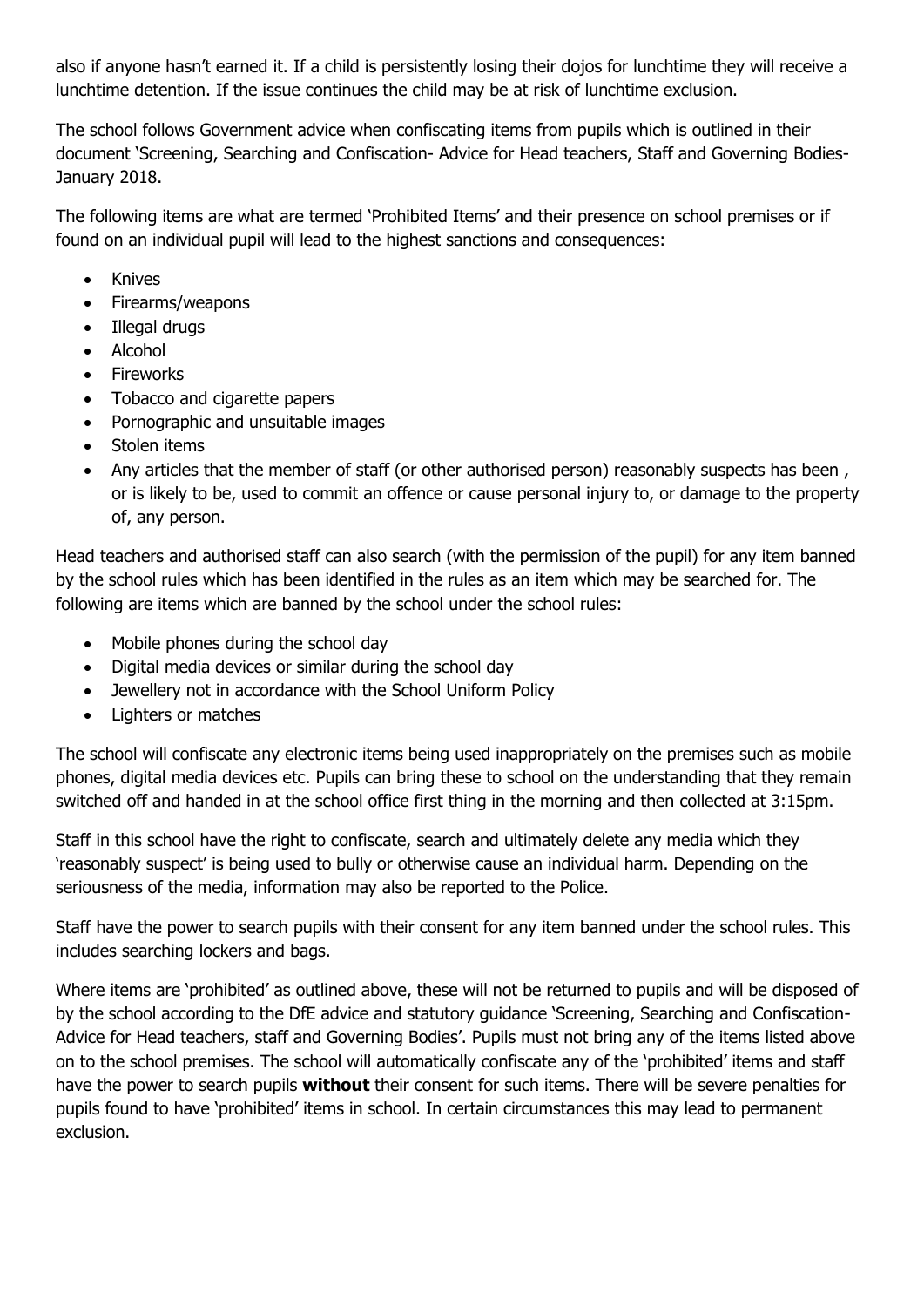#### **Our expectations**

We expect children to listen carefully to instructions in lessons. If they do not do so, we ask them either to move to a place nearer the teacher, or to sit on their own.

We expect children to try their best in all activities. If they do not do so, we may ask them to redo a task.

If a child is disruptive in class, the teacher reprimands him or her. If a child misbehaves repeatedly, 'time out' will be used in a buddy class until they are calm again and in a position to work sensibly with others.

The safety of the children is paramount at all times. If a child's behaviour endangers the safety of others, the class teacher stops the activity and prevents the child from taking part for the rest of the session.

If a child threatens, hurts or bullies another pupil, the class teacher records the incident and the child receives a consequence. If a child repeatedly acts in way that disrupts or upsets others, the school will contact the child's parents and seek an appointment to discuss the situation.

The school does not tolerate bullying of any kind (peer on peer abuse). If we discover that an act of bullying or intimidation is taking place, we act immediately to stop any further occurrence. All incidents of alleged bullying are investigated and recorded on the school's CPOMS system and the Bullying Log (yellow folder Headteacher's office). The school actively promotes an anti-bullying ethos, taking part in Anti-Bullying week, addressing bullying in assemblies and through class PSHE Jigsaw and Kidsafe sessions.

#### **Our responsibilities**

**Classteachers and Teaching Assistants** will ensure that the Golden Rules are enforced in their class, and that their class behaves in a responsible manner during lesson time. They will strive to ensure that all children work to the best of their ability. The classteacher and Teaching Assistant will treat each child fairly and enforce the Golden Rules consistently. They will treat all children in their class with respect and understanding.

If a child repeatedly breaks the Golden Rules, the classteacher seeks help and advice from the Deputy Head, SENDCO or Senior Learning Mentor and if necessary the Headteacher. The child may begin a programme of support and intervention with the Senior Learning Mentor or The SENDCO/ Senior Learning Mentor may liaise with external agencies, as necessary, to support and guide the progress of each child. The SENDCO may arrange for the class teacher to discuss the needs of a child with other professionals. It is important to think about the behaviours a child may be displaying and if this is a way of communicating something to us.

The classteacher will contact parents or carers if there are concerns about the behaviour or welfare of a child.

**The Headteacher** will implement the behaviour policy consistently throughout the school, and report to governors, when requested, on the effectiveness of the policy. It is also the responsibility of the headteacher to ensure the health, safety and welfare of all children in the school. The headteacher supports the staff by reinforcing the Golden Rules, implementing the policy, setting the standards of behaviour, and by supporting staff in the implementation of the policy. The headteacher will ensure that records are kept of all reported serious incidents of misbehaviour. The headteacher will ensure that all staff are regularly trained in positive behaviour management and specific strategies e.g. Team Teach. All staff can access support and advice to deal with behaviour issues in school from senior leaders and members of the safeguarding team. The headteacher will also ensure that relevant external agencies are accessed to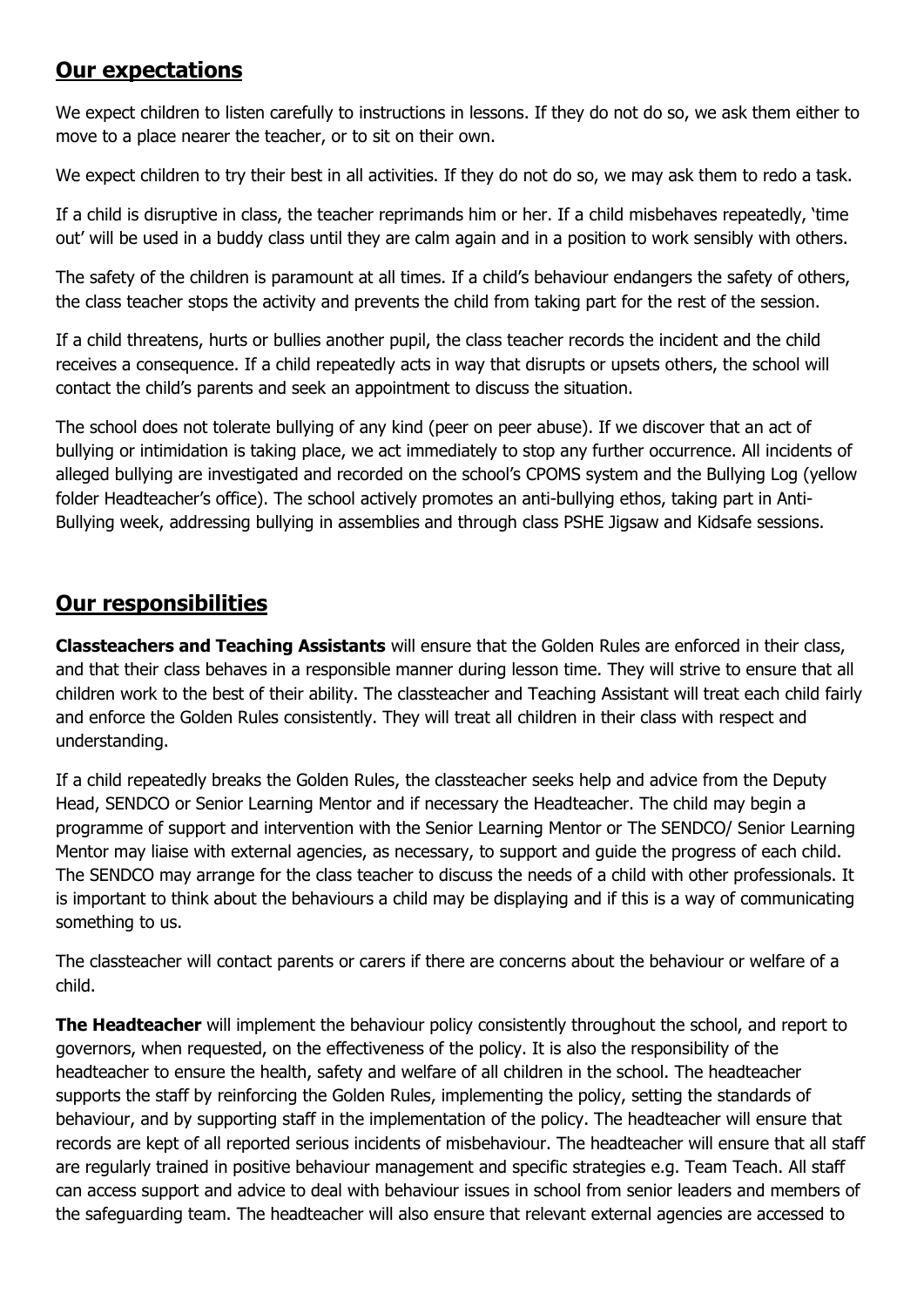support children and families if appropriate. This may include the LA Behaviour Support Team, Barnardos, Youth Offending Teams.

The Headteacher has the responsibility for giving fixed term exclusions to individual children for serious acts of unacceptable behaviour. For repeated or very serious acts of anti-social behaviour, the headteacher may permanently exclude a child. Both these actions are only taken after the school governors have been notified.

Class based staff and senior leaders are all involved in ensuring transition arrangements support all pupils and additional support is put in place to help those pupils who may be experiencing difficulties. Additional visits to the school are in place for those pupils identified as vulnerable during the Summer Term of Y2. Staff meetings take place to share information between Y2 and Y3 staff and the safeguarding teams from feeder Infant schools. The same arrangements are put in place for pupils leaving Y6 to go on to secondary school. Information sharing is key to ensure that this transition is smooth and any particularly successful strategies to manage behaviour are communicated between schools. Within school, information is shared in a similar way between year group staff to ensure that transition to the next year group teachers. The school SENDCO is also involved in all these transition procedures where appropriate.

Pupils can access support from Mrs Thwaites our Principal Learning Mentor and through their own year group staff. This could take the form of playtime and lunchtime support either inside school or on the playground. Nurture sessions are also available for pupils to give time to support their social and emotional developments and emotional literacy. Incidents of poor behaviour can often be a result of a child's frustration or inability to express how they are feeling. Golden Rules target sheets can be used to help a child focus on particular behaviours. Class based staff and senior leaders can be involved in the setting and monitoring of these targets and give support to the child to help them achieve.

#### **All adults in school are responsible for managing behaviour around school.**

**Parents** will support their child's learning, and co-operate with the school. We try to build a supportive dialogue between home and school and will inform parents immediately if we have concerns about their child's welfare or behaviour. If the school has to use reasonable sanctions, parents should support the actions of the school. If parents have any concerns about the way that their child has been treated, they should initially contact the class teacher. If the concerns remain, they should contact the Headteacher. If these discussions cannot resolve the problem, they should contact the school governors. See separate Complaints Policy.

Communication with parents will be through daily in person contact at the start or end of the school day. Phone calls or emails will also be used to keep in regular contact with a parent about an ongoing issue. The school's Dojo system also allows parents to be alerted to concerns via email notifications. Certificates for good conduct and achievement of Dojos will also be awarded and sent home.

**Governors** have the responsibility of setting down these guidelines on standards of behaviour and of reviewing their effectiveness. The governors support the headteacher in carrying out these guidelines. The headteacher has the day-to-day authority to implement the school behaviour policy. The governors support the headteacher and will fulfil their role in carrying out these guidelines.

#### **Playground and Lunchtime Behaviour**

- Staff are encouraged to move around the grounds, talking and playing briefly with pupils and anticipating potential difficulties. A suspected problem should be quietly and promptly investigated.
- Efficient communication between supervisors and teachers is assured through the use of the Dojo co-ordinators (Mrs Morgan & Mrs Caine).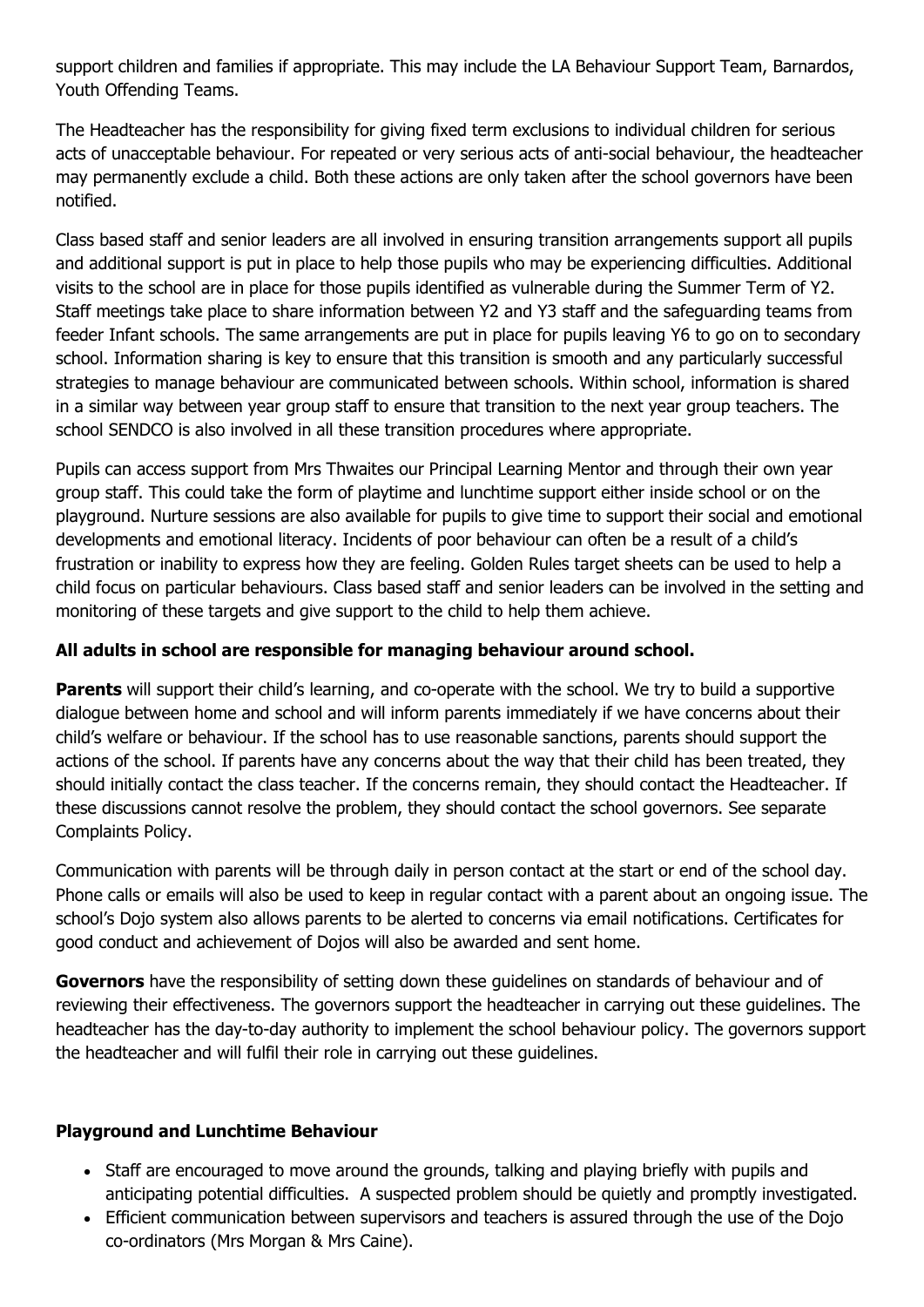- Roles and responsibilities of supervisors and teachers when on duty are clearly defined in writing.
- Supervisors' authority is acknowledged, by them operating rewards and sanctions, with the full support of teaching staff.
- Mrs Thwaites oversees the work of the lunchtime supervisors, ensuring effective communication, acting as the main contact point with Mrs Frost and ensuring the reporting of incidents to class teachers. She monitors the recording of incidents and informs teachers of anyone requiring attention.

#### **Pupil Conduct Outside the School Premises**

Teachers have a statutory power to discipline pupils for misbehaving outside of the school premises. Section 90 of the Education and Inspections Act 2006 gives Head teachers a specific statutory power to regulate pupils' behaviour in these circumstances 'to such an extent as is reasonable'.

Subject to the school's Behaviour Policy and procedures, the teacher may discipline a pupil for:

- Any misbehaviour when the child is:
	- o Taking part in any school-organised or school-related activity; or
	- o Travelling to or from school; or
	- o Wearing the school uniform; or
	- $\circ$  In some other way identifiable as a pupil at the school.
- Or misbehaviour at any time, whether or not the conditions above apply, that:
	- o Could have repercussions for the orderly running of the school; or
	- o Poses a threat to another pupil or member of the public; or
	- o Could adversely affect the reputation of the school.

This school is committed to ensuring our pupils act as positive ambassadors for us. We expect the following:

- Good order on all transport to and from school and educational visits.
- Good behaviour on the way to and from school.
- Positive behaviour which does not threaten the health, safety or welfare of our pupils, staff, volunteers or members of the public.
- Reassurance to members of the public about school care and control over pupils to protect the reputation of the school.
- Protection for individual staff and pupils from harmful conduct by pupils of the school when not on the school site.

The same expectations for pupils on the school premises apply to off-site behaviour.

Sanctions may be given for poor behaviour off the school premises which undermines any of the above expectations and regardless of whether it is an activity supervised directly by school staff.

#### **Dealing with more serious incidents**

Where pupils display serious aggressive and/or threatening behaviour, or illegal activity is discovered, the school will not hesitate to take appropriate action.

If a member of staff feels that an incident is more serious and sits outside the dojo system this will be then classed as 'serious unacceptable behaviour'. This is any behaviour which may cause harm to oneself or others, damage the reputation of the school within the wider community, and/or any illegal behaviour.

These are the agreed sanctions for serious and continuous unacceptable behaviour: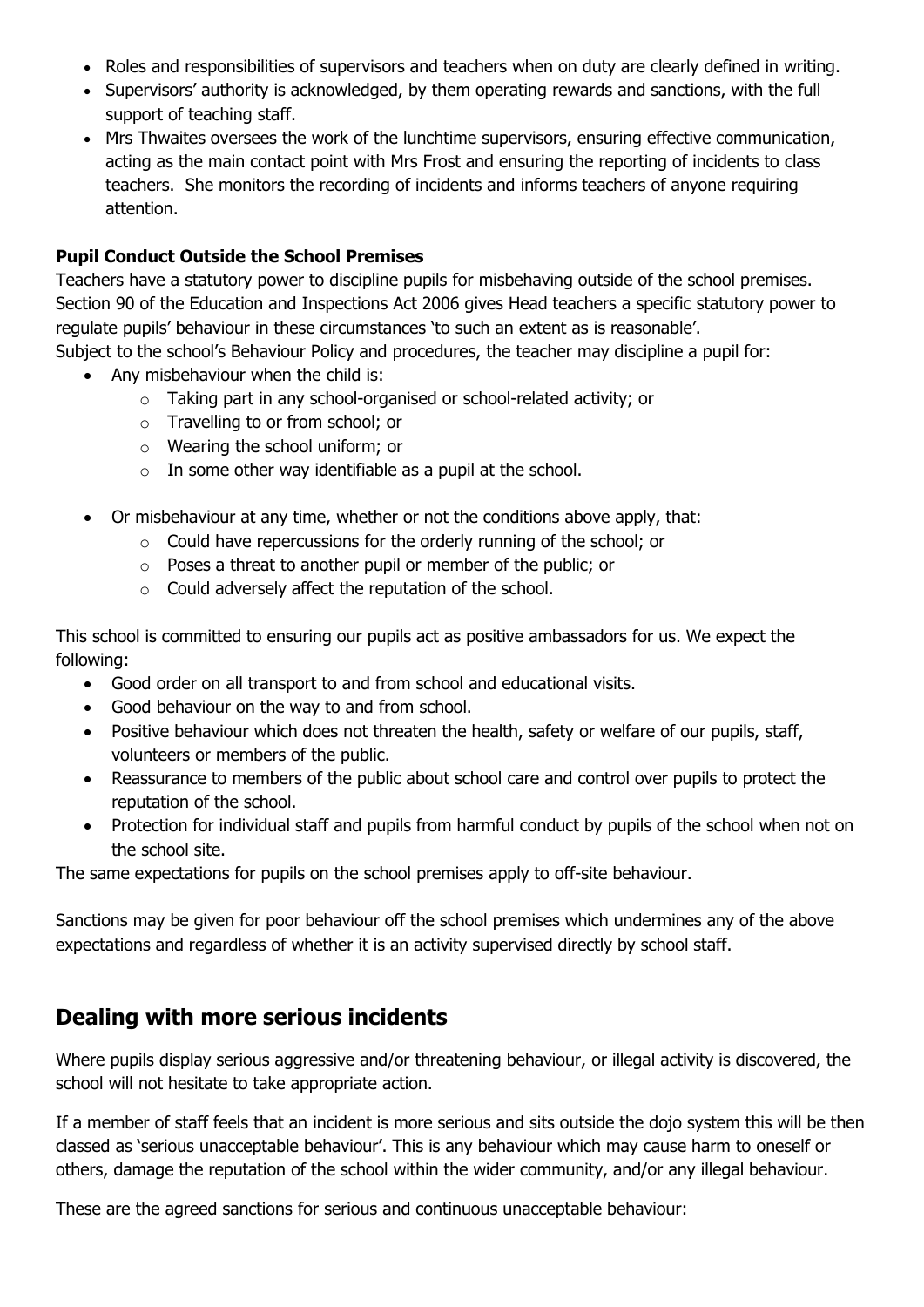- 1. Removal to another classroom and playtime/lunchtime detention. May be sanctioned by the class teacher.
- 2. Meeting with parents/carers to discuss the pupil's behaviour. May be sanctioned by the class teacher and headteacher.
- 3. Placed on an Individual Behaviour Plan to monitor the pupil's behaviour. May be sanctioned by the class teacher and headteacher.
- 4. Internal exclusion- the pupil is excluded from lessons for a fixed number of lessons/days with Mrs Thwaites or a member of SLT. Parents/carers will be informed at the start of the internal exclusion. May be sanctioned by the headteacher. This takes place in The Kingdom, Mr Bishop's office or Mrs Frost's office. Staff are present to supervise at all times.
- 5. Fixed term external exclusion- the headteacher may sanction a fixed term exclusion. Parents/carers are informed in writing of the reasons for the exclusion and their right to appeal.
- 6. Permanent exclusion- the headteacher is the only member of staff who can sanction a permanent exclusion. A permanent exclusion is a last resort and a decision not to be taken lightly. In all cases, parents/carers will be informed in writing of the reasons for the exclusion and their right to appeal.

The serious/continuous unacceptable behaviour ladder of steps is attached at the end of this policy (Appendix 1). This is designed to show pupils and parents/carers where they are on the hierarchy of sanctions within this structure.

#### **Fixed term and permanent exclusion**

Only the headteacher (or Deputy Headteacher in the Head's absence) has the power to exclude a pupil from school. The headteacher may exclude a pupil for one or more fixed periods, for up to 15 days in any one school term. The headteacher may also exclude a pupil permanently. It is also possible for the headteacher to convert a fixed term exclusion into a permanent exclusion, if the circumstances warrant this.

If the headteacher excludes a pupil, the parents are informed immediately verbally and in writing after, giving reasons for the exclusion. At the same time, the headteacher makes it clear that they can, if they wish, appeal against the decision to the governing body. The headteacher informs the LA and the governing body about any permanent exclusion, and about any fixed term exclusions beyond five days or cumulative in excess of 15 days in any one term.

The governing body has a discipline committee which is made up of three members. This committee considers any exclusion appeals on behalf of the governors. If the governors' appeals panel decides that a pupil should be reinstated, the headteacher must comply with this ruling.

The Government supports Head Teachers in using exclusion from school as a sanction where it is warranted but we understand this is a last resort. We recognise it is our responsibility as a school to communicate to pupils, staff and parents our behaviour expectations and the responsibility of all individuals working with pupils to ensure that no exclusion will be initiated without first exhausting other strategies or in the case of a serious incident, a thorough investigation. We have a range of procedures in place to promote good behaviour and conduct, we take steps to access local support services like Inclusion Support Officers and Early Help Services, and we strive to foster good parental engagement.

The decision to exclude a pupil will be taken in the following circumstances:

- In response to a serious breach of the school's Behaviour Policy;
- If allowing the pupil to remain in school would seriously harm the education or welfare of other people or the pupil themselves in the school.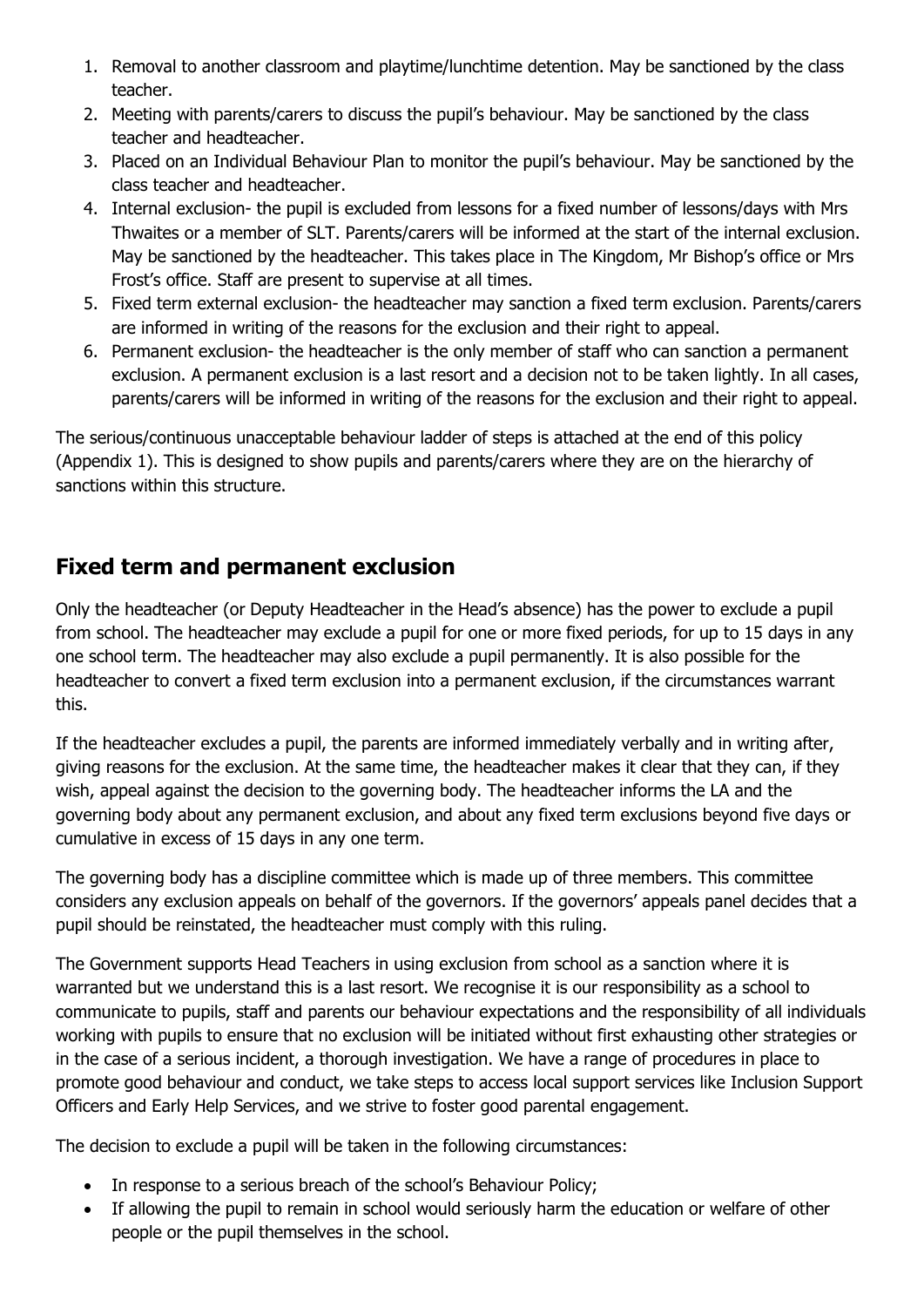Exclusion from school in any form will be the last resort. Where exclusion, either fixed term or permanent, is considered appropriate and/or necessary, we will refer to our Exclusion Policy, a copy of which is available from the school office.

#### **The Use of Reasonable Force**

There are circumstances when it is appropriate for staff to use reasonable force to safeguard children. The term 'reasonable force' covers the broad range of actions used by staff that involve a degree of physical contact to control to restrain children. This can range from guiding a child to safety by the arm, to more extreme circumstances such as breaking up a fight or where a young person needs to be restrained to prevent violence or injury 'reasonable' in these circumstances means 'using nor more force than is needed'. The use of force may involve either passive physical contact, such as standing between pupils or blocking a pupil's path, or active physical contact such as leading a pupil by the arm out of the classroom. The decision on whether or not to use reasonable force to control or restrain a child is down to the professional judgement of the staff concerned and should always depend on individual circumstances.

The Governing Body have taken account of advice provided by the DfE- Use of reasonable force: *advice for* head teachers, staff and governing bodies and the school's public sector equality duty set out in section 149 of the Equality Act 2010.

All member of school staff have a legal power to use reasonable force. This power also applies to people whom the Head teacher has temporarily put in charge of pupils such as unpaid volunteers or parents accompanying pupils on an organised school visit.

Any use of force by staff will be reasonable, lawful and proportionate to the circumstances of the incident and the seriousness of the behaviour (or the consequences it is intended to prevent). Reasonable force will be used only when immediately necessary and for the minimum time necessary to achieve the desired result and to prevent a pupil from doing or continuing to do any of the following:

- Committing a criminal offence;
- Injuring themselves or others;
- Causing damage to property, including their own;
- Engaging in any behaviour prejudicial to good order and discipline at the school or among any of its pupils, whether that behaviour occurs in a classroom or elsewhere.

Force will never be used as a punishment.

Whether it is reasonable to use force and to what degree, also depends on the age and understanding of the pupil and whether they have Special Educational Needs or disabilities. Medical advice will always be sought about the safest way to hold pupils with specific health needs, special educational needs and disabilities.

All staff including teaching assistants, lunchtime supervisors, admin staff and site management have the right to defend themselves from attack, providing they do not use a disproportionate degree of force to do so. Similarly, in an emergency, if for example, a pupil was at immediate risk of injury or at the point of inflicting injury on someone else, any member of staff is entitled to intervene. A volunteer helping in school would not be expected to work with a child who is known to need physical restraint as indicated in their Behaviour Management Plan.

Circumstances in which reasonable force might be used:

- Pupils found fighting will be physically separated.
- Pupils who refuse to leave a room when instructed to do so may be physically removed.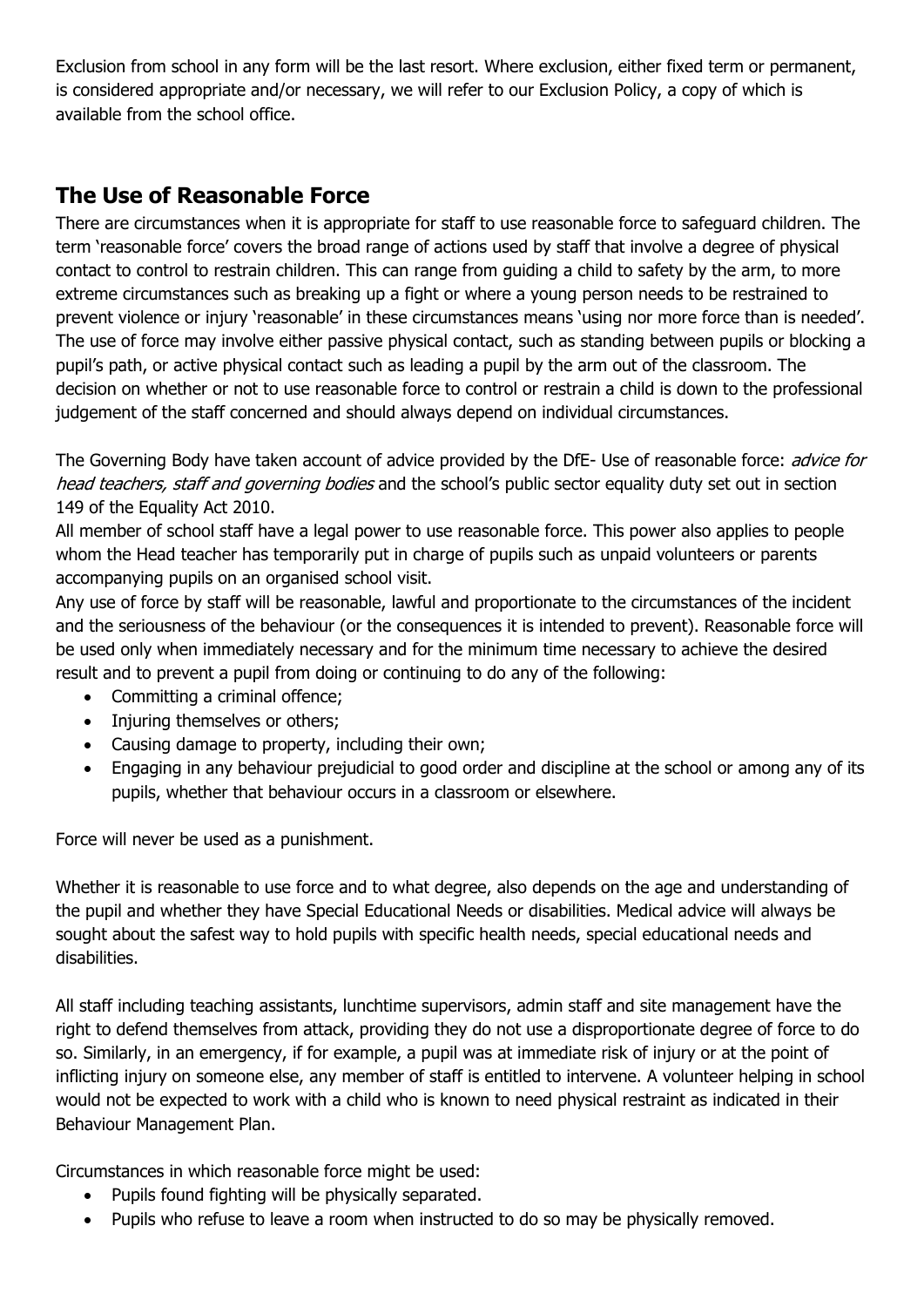- Pupils who behave in a way which disrupts a school event or a school trip may be physically removed from the situation.
- Restraint may be used to prevent a pupil leaving a room where allowing him or her to do so would risk their safety or lead to disruptive behaviour. This may include leading a pupil by the arm out of a classroom.
- Pupils at risk of harming themselves or others through physical outbursts will be physically restrained.
- To prevent a pupil from attacking a member of staff or another pupil.
- To prevent a pupil causing injury or damage by accident, by rough play, or by misuse of dangerous materials or an object.

The head teacher and authorised staff can use such force as is reasonable given the circumstances to conduct a search for 'prohibited items'. See section above.

#### Unreasonable force:

The type of force which will never be acceptable in our school includes:

- Holding round the neck or any other hold that might restrict breathing:
- Kicking, slapping or punching;
- Forcing limbs against joints (e.g. arm locks);
- Tripping or holding by the hair or ear;
- Holding face down on the ground.

#### Staff training:

All members of staff will receive training about the use of reasonable force appropriate to their role to enable them to carry out their responsibilities. This will include training on any restraint techniques which must not be used because they are known to present an unacceptable risk when used on children and young people. Staff will receive additional training on the appropriate techniques which may be used to physically restrain pupils. The training will be to an approved nationally acceptable level and will be regularly refreshed. This school uses Team Teach.

#### Post incident support:

Serious incidents can create upset and stress for all concerned. After the incident ends it is important to ensure any staff and pupils involved are given first aid treatment for any injuries. Emotional support may also be necessary. Where required, immediate action will be taken to access medical help for any injuries that go beyond basic first aid. The school will then decide how and when to contacts the parents of the pupil to engage them in discussing the incident and setting out subsequent actions. After the incident, the Head teacher and or/ other staff will:

- Ensure the incident has been recorded on CPOMS;
- Decide whether multi-agency partners need to be engaged;
- Hold the pupil to account so that he or she recognises the harm caused or which might have been caused. This may involve the child having the chance to redress the relationship with staff and pupils affected. It may also mean the child is excluded;
- Help the pupil develop strategies to avoid such crisis points in the future and inform relevant staff about these strategies and their roles;
- Ensure that staff and pupils affected by the incident have continuing support, if necessary.

#### Other physical contact with pupils:

This school does not operate a 'No Touch Policy'. There are occasions when physical contact, other than reasonable force, with a pupil is proper and necessary. This includes: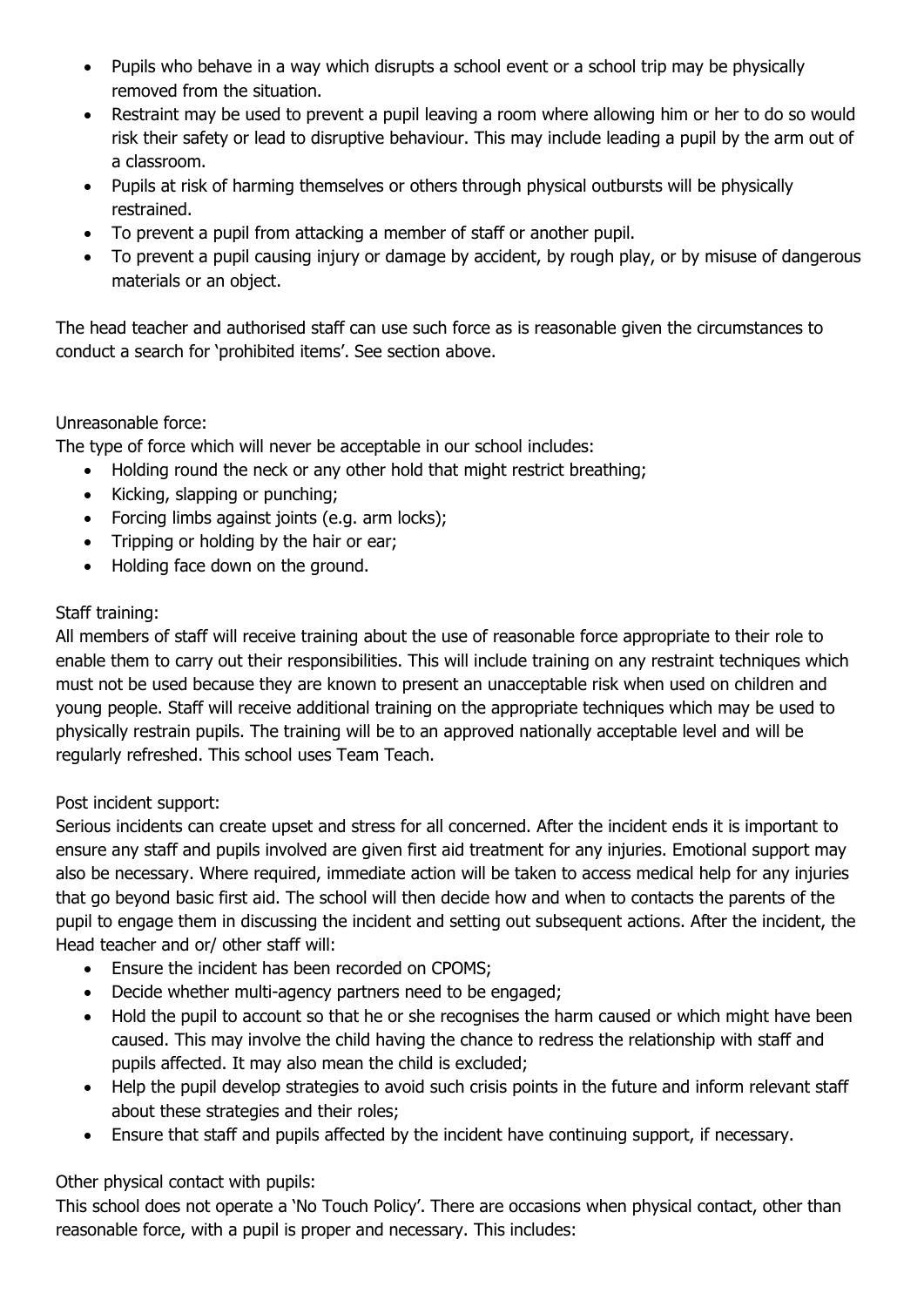- Holding the hand of a child at the front/back of the line when going to assembly or when alking together around the school.
- When comforting a distressed child.
- When a child is being congratulated or praised.
- To demonstrate how to use a musical instrument.
- To demonstrate exercises or techniques during PE lessons or coaching'
- To administer first aid.
- To apply sunscreen to the arms, face or lower legs of young pupils or pupils with Special Educational needs who may struggle to apply it themselves appropriately.

### **Allegations of Abuse against Staff and Other Adults Working in the School:**

All children and adults have a fundamental right to be protected from harm. All allegations of abuse will be taken seriously.

The Governors have a duty to safeguard and promote the welfare of children and create and maintain a safe learning environment. Our policy is to identify where there are child welfare concerns and to act to address them, in partnership with other organisations where appropriate, and in accordance with local inter-agency procedures.

School staff have a positive role to play in child protection, as their position often allows them to be able to observe outward signs of abuse and changes in behaviour in children. Because of their role however, they are also open to accusations of abuse. Such allegations may be true, but they may also be false, misplaced or malicious.

To fulfil its commitment to the welfare of children, this school has a procedure for dealing with allegations of abuse against members of staff, volunteers and other children.

The procedure aims to ensure that all allegations are dealt with fairly, consistently and quickly and in a way that provides protection for the child, whilst supporting the person who is the subject of the allegation. If a member of staff does not wish to report an allegation directly, or they have a general concern about malpractice in the school, reference can also be made to the school's Whistleblowing procedures. The procedure complies with the framework for managing cases of allegations of abuse against people who

work with children, as set out in the statutory guidance 'Keeping Children Safe in Education' published by the DfE and the Cumbria Safeguarding Children Partnership core procedures.

Action in the event of a malicious allegation:

If an allegation is determined to be false, unsubstantiated, unfounded or malicious, the LA appointed Designated Officer (DO) will be informed via Cumbria Safeguarding Hub and will refer the matter to the local authority children's social care services to determine whether the child concerned needs additional services or may have been abused. If an allegation is shown to have been deliberately invented or malicious, the Head teacher will consider whether any disciplinary action is appropriate against the pupil who made it, or the Police will be asked to consider whether any action might be appropriate against the person responsible, including situations where the individual concerned was not a pupil. The disciplinary action taken against a pupil might include detention, fixed term or permanent exclusion. Whatever action is taken will be discussed with the parent of the pupil concerned.

Where an allegation is made against supply staff employed by an Agency, the school will take the lead and will collect the facts when an allegation is made. In such cases, we will involve the Agency in any further investigations and follow-up procedures.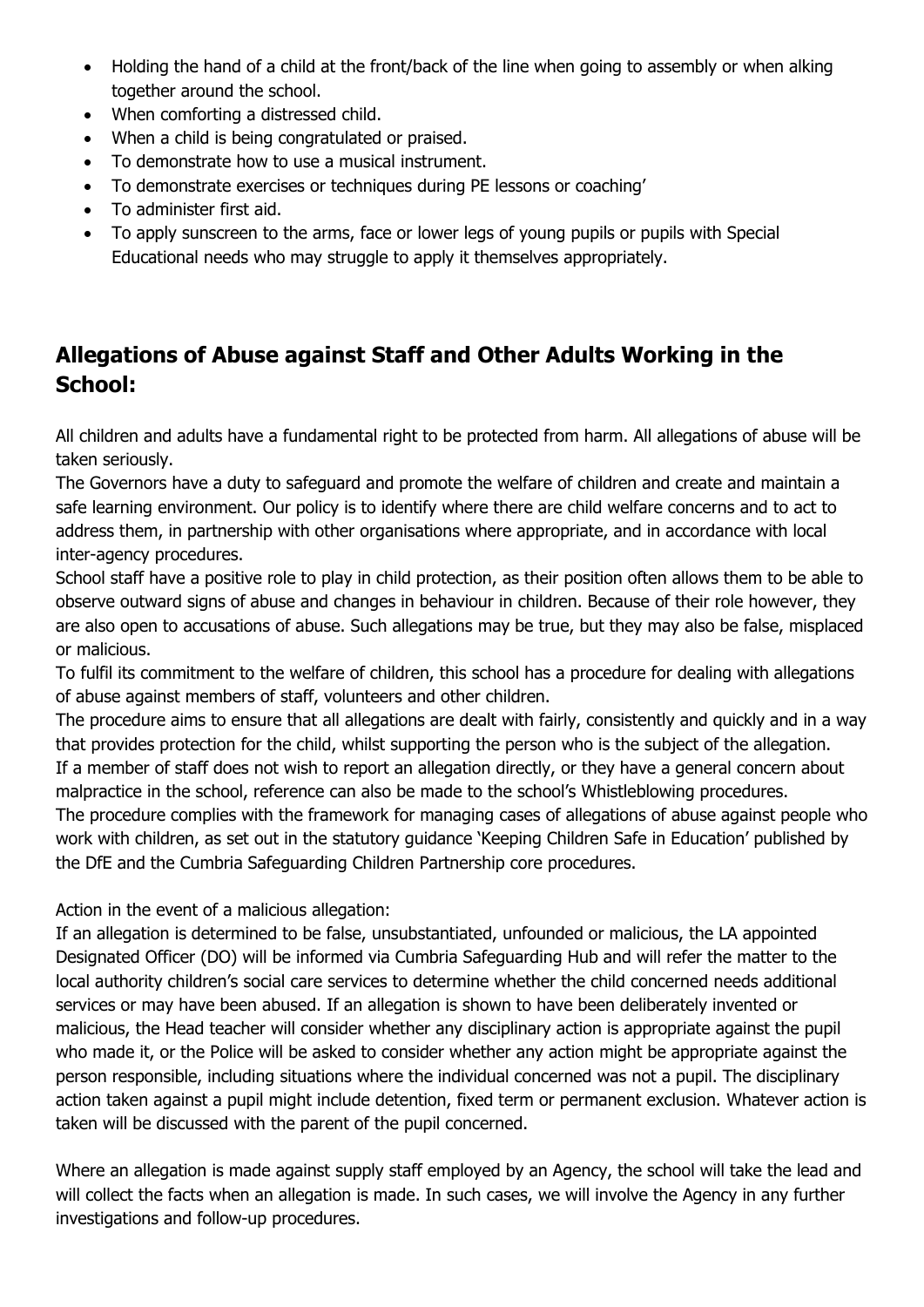#### **Covid-19 Response**

As a result of potential school building closure to all but essential worker pupils and vulnerable pupils the school has an additional home school agreement that deals with those behaviours that are needed to keep everyone safe during the pandemic (Appendix 2). All parents & carers and pupils attending the school must read and sign this agreement to state that they will follow the current guidelines and school protocols. Pupils must sign to say that they will do their best to follow the new school Covid rules.

The school has the right to take disciplinary action against pupils who deliberately or repeatedly go against these rules. This may result in being kept indoors during periods of outside play, internal exclusion or exclusion from school if their deliberate behaviours put others at risk.

The headteacher, on behalf of the school, will also sign to state what the school will do in order to keep everyone in the school community as safe and well as possible.

The school also acknowledges the effect of the pandemic on pupils' mental health and well-being. Support will always be provided for those pupils displaying changed behaviours that are a result of the pressures of the pandemic on their mental health.

The school employs a coach/counsellor to support identified pupils on a 1-2-1 basis where it feels additional external support could be beneficial. This is always in agreement with parents/carers.

#### **Policy monitoring and review**

The headteacher monitors the effectiveness of the policy on a regular basis and reports to the governing body, making recommendations for further improvements. Incidents of the Golden Rules being broken are recorded. A record is also kept of any pupil who receives a fixed term or permanent exclusion. The governing body have the responsibility to ensure that the policy is administered fairly and consistently.

The policy is reviewed every two years, or earlier if the governing body receives recommendations on how the policy night be improved.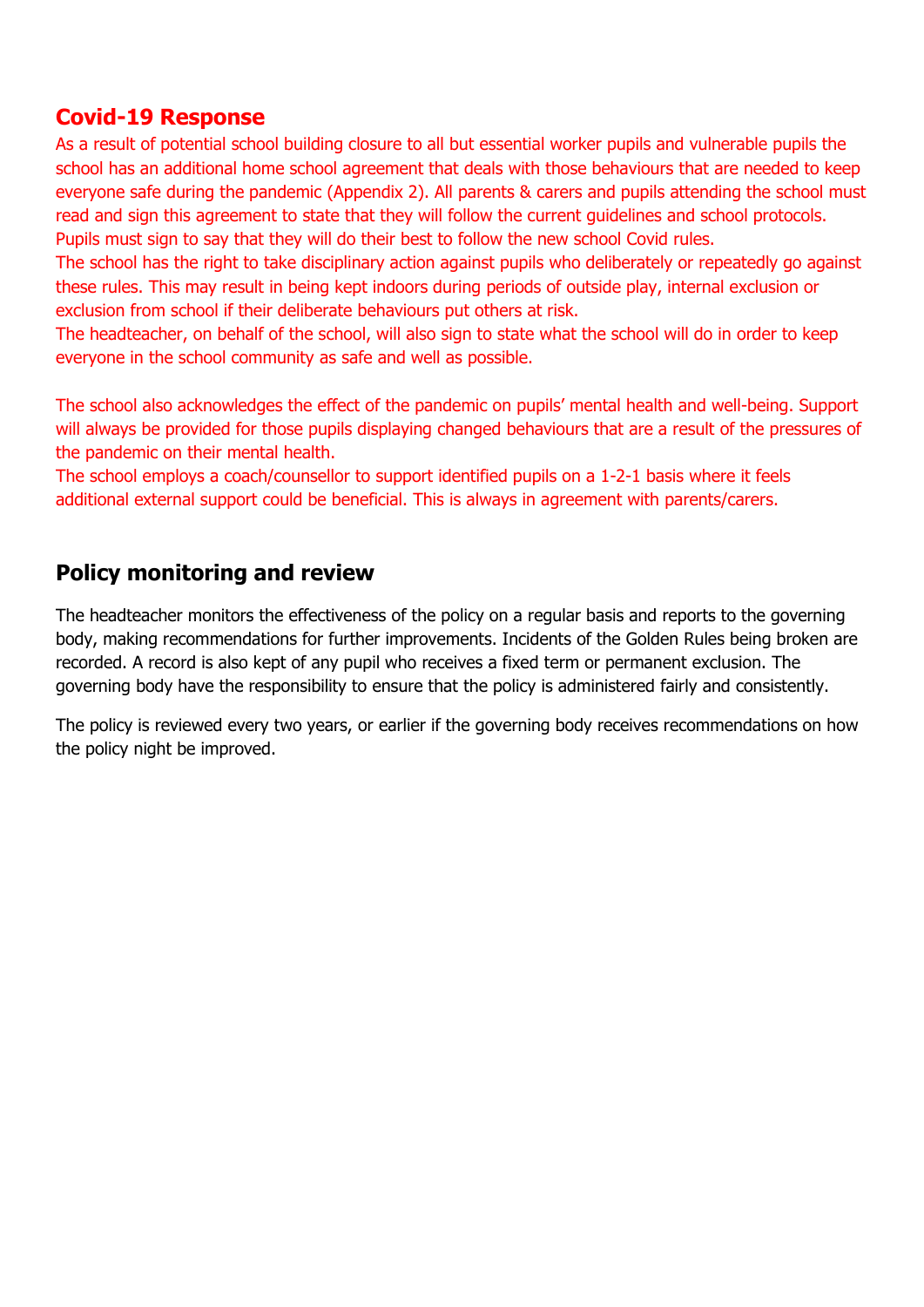#### Appendix 1

#### **Serious/Continuous Unacceptable Behaviour Ladder 2019/2020**

#### **Pupil: Class:**

The purpose of this individualised document is to provide an explanation of the upper tiers of Ashfield Junior School's behaviour policy. It is designed to show pupils and parents/carers where they are on the hierarchy of sanctions within this structure. (This system is used where incidents sit outside the school's use of dojos to promote positive behaviour).

If pupils have prolonged periods where they comply fully with the school's behaviour policy then it is possible for a student to be moved back down through the ladder following agreement between the Headteacher and the relevant member of staff.

It is also possible that the seriousness of any specific incident may lead to a pupil being moved through more than one stage of the ladder.

| Step           | Incident information       | Action                    | Involvement                                                                                         | Any other<br>information (incl<br>date) |
|----------------|----------------------------|---------------------------|-----------------------------------------------------------------------------------------------------|-----------------------------------------|
| $\mathbf{1}$   | Serious behaviour incident | <b>Internal Exclusion</b> |                                                                                                     |                                         |
| $\overline{2}$ | Serious behaviour incident | <b>Internal Exclusion</b> |                                                                                                     |                                         |
| $\overline{3}$ | Serious behaviour incident | <b>Internal Exclusion</b> |                                                                                                     |                                         |
| $\overline{4}$ | Serious behaviour incident | Fixed term- 1 day         | Initial discussion to be<br>had between HT,<br>DHT, SENDCO &<br><b>Education Support</b><br>Manager |                                         |
| 5              | Serious behaviour incident | <b>Internal Exclusion</b> |                                                                                                     |                                         |
| 6              | Serious behaviour incident | Fixed term- 2 days        |                                                                                                     |                                         |
| $\overline{7}$ | Serious behaviour incident | <b>Internal Exclusion</b> |                                                                                                     |                                         |
| 8              | Serious behaviour incident | Fixed term- 3 days        |                                                                                                     |                                         |
| 9              | Serious behaviour incident | <b>Internal Exclusion</b> |                                                                                                     |                                         |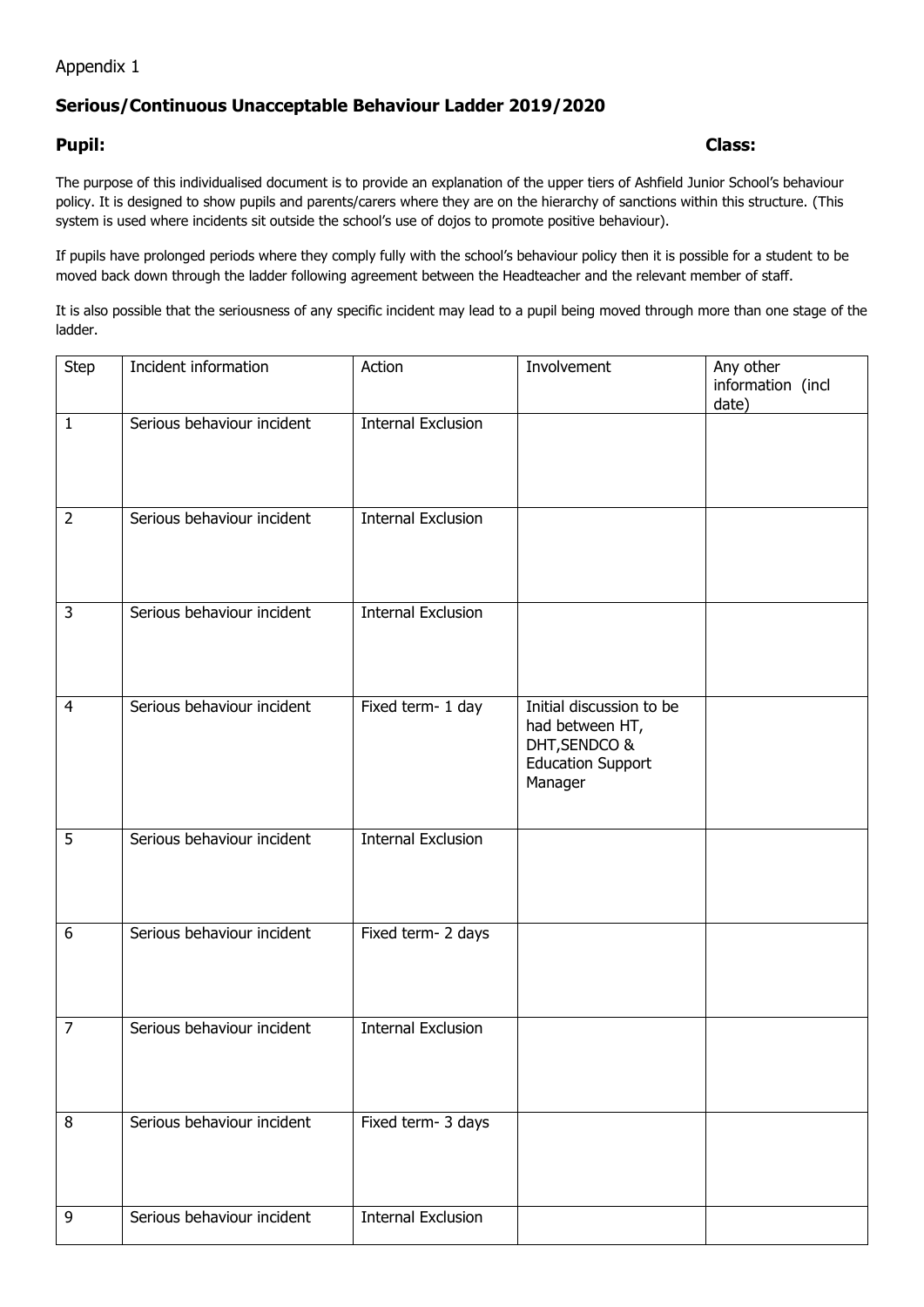| 10 | Serious behaviour incident | Fixed term- 4 days        |                               |  |
|----|----------------------------|---------------------------|-------------------------------|--|
| 11 | Serious behaviour incident | <b>Internal Exclusion</b> |                               |  |
| 12 | Serious behaviour incident | Fixed term- 5 days        | Governors discipline<br>panel |  |
| 13 | Serious behaviour incident | Permanent exclusion       | Governors discipline<br>panel |  |